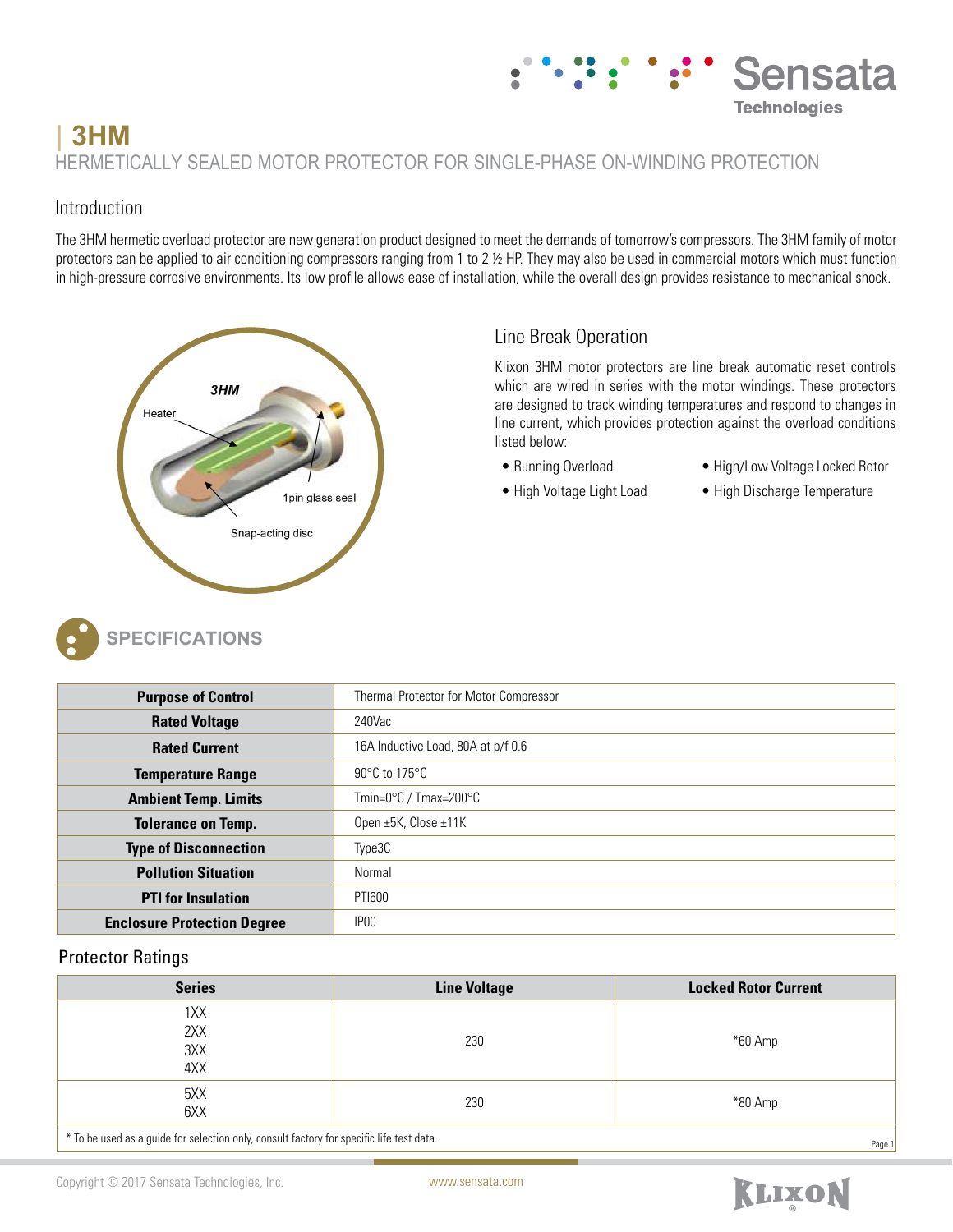## **Constructions**

The basic element in the hermetic motor protector series is the Klixon snap-acting disc. An integral series heater allows close control of ON times, and longer cycle rates when stalled rotor condition exists. Glass sealed header is resistant welded to the steel case to provide a hermetic seal. Optional wire leads, sleeve, and terminal connector can be provided.









\*\*: After calibration, dimension not to exeed .567 (14.40).



Page 2